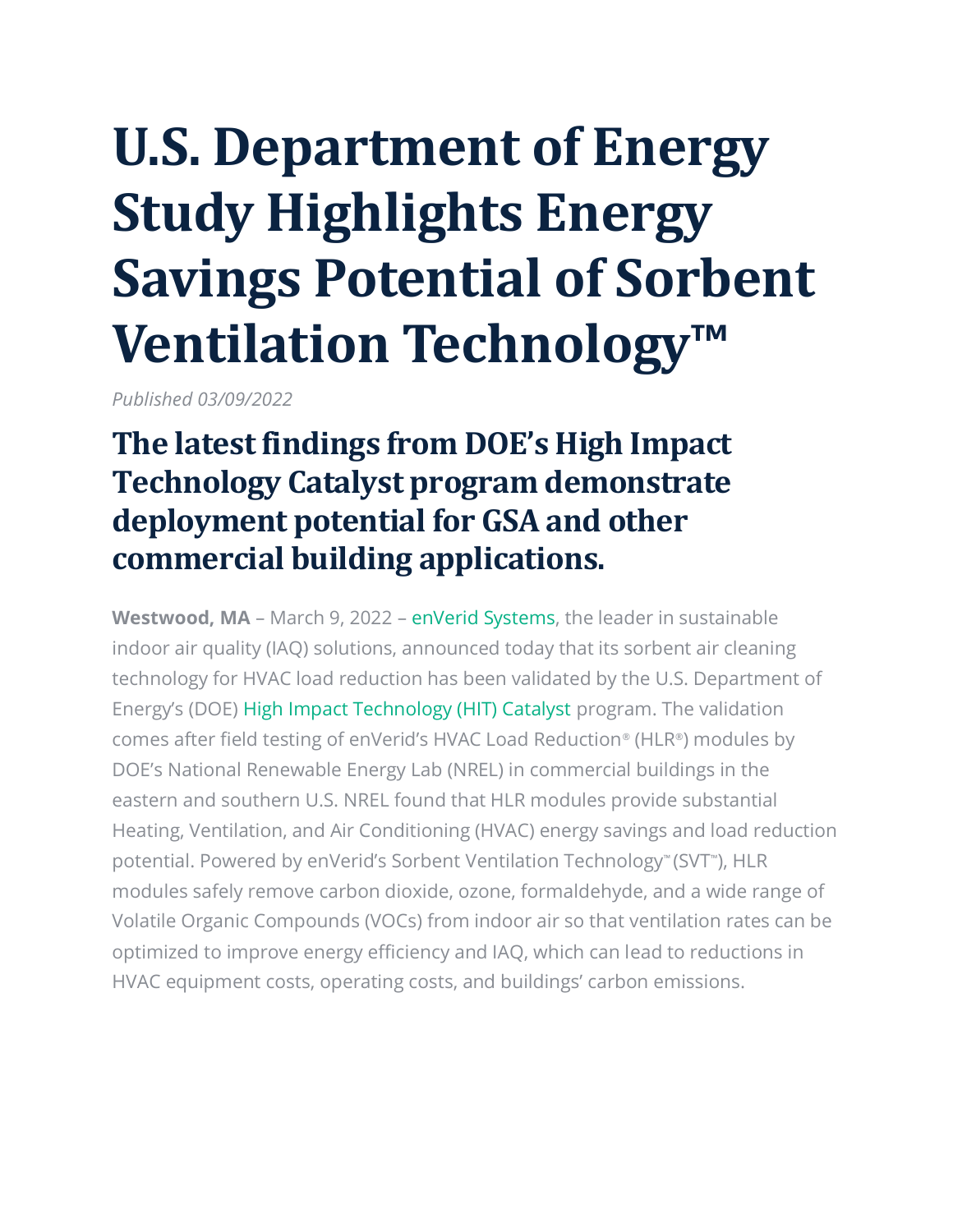

. Not recommended where outside air can't be controlled.

Masessment of the Energy Impacts of Outside Air in the Commercial Sector, K. Benne, B. Griffith, N. Long, and P. Torcellini [NRD], D. Crawley and T. Logoe (DOE), April 2009 <sup>2</sup> Energy Performance Validation of a Gaseous Air Cleaning Technology for Com Professor (Millell) Exterior 20  $-25 - 35 + 14$ The Atlantic **S. Bould**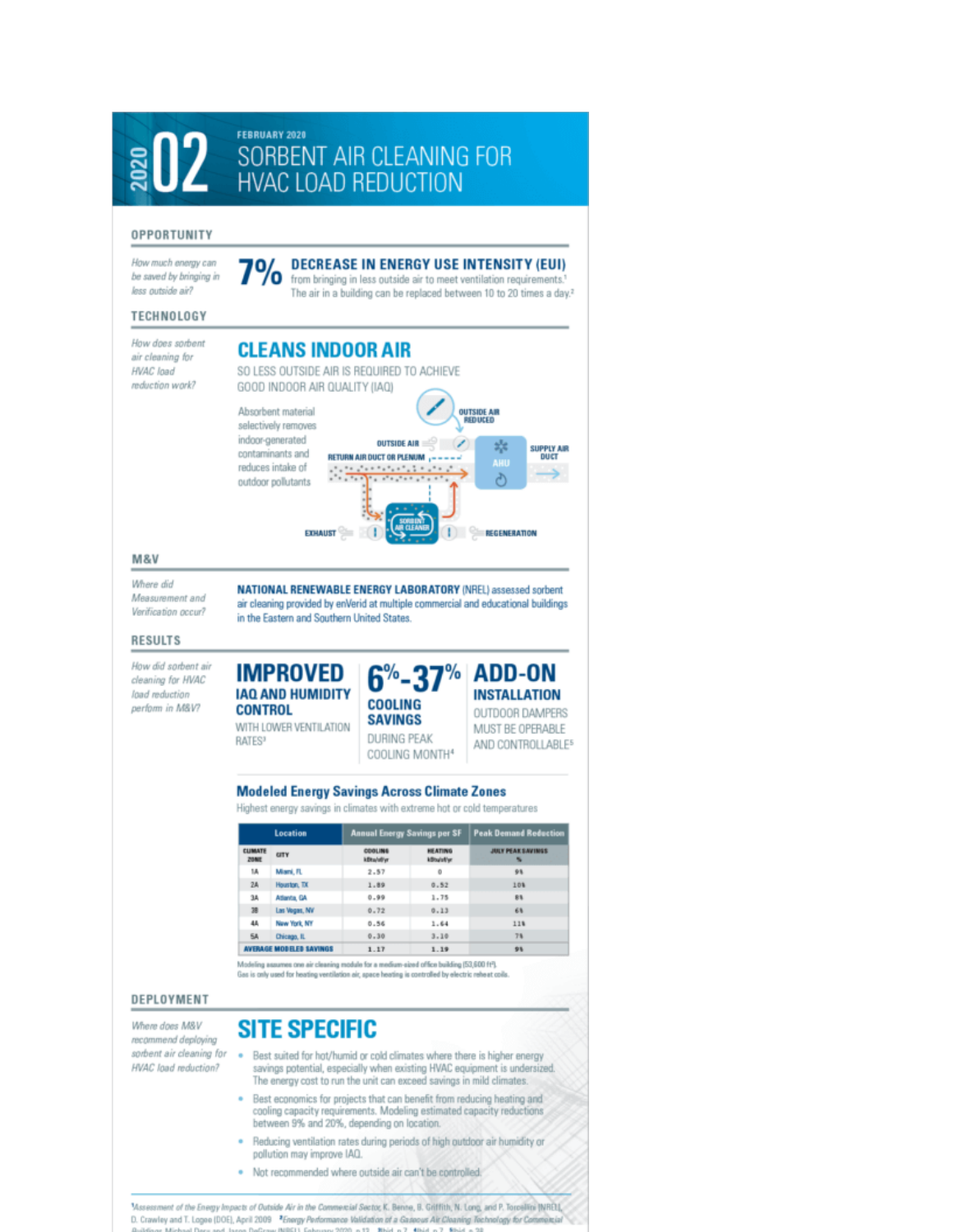#### Image: [https://www.gsa.gov/governmentwide-initiatives/climate-action-and](https://www.gsa.gov/governmentwide-initiatives/climate-action-and-sustainability/center-for-emerging-building-technologies/published-findings/hvac/sorbent-air-cleaning-for-hvac-load-reduction)[sustainability/center-for-emerging-building-technologies/published](https://www.gsa.gov/governmentwide-initiatives/climate-action-and-sustainability/center-for-emerging-building-technologies/published-findings/hvac/sorbent-air-cleaning-for-hvac-load-reduction)[findings/hvac/sorbent-air-cleaning-for-hvac-load-reduction](https://www.gsa.gov/governmentwide-initiatives/climate-action-and-sustainability/center-for-emerging-building-technologies/published-findings/hvac/sorbent-air-cleaning-for-hvac-load-reduction)

DOE's HIT Catalyst program conducts evaluations of new energy efficiency technologies in coordination with the U.S. General Services Administration's (GSA) Green Proving Ground (GPG) program. NREL assessed enVerid's HLR modules in commercial and educational buildings located in hot, humid, and cold climates across the country. The findings were published in the report, [Energy Performance](https://www.nrel.gov/docs/fy20osti/74545.pdf)  [Validation of a Gaseous Air Cleaning Technology for Commercial Buildings.](https://www.nrel.gov/docs/fy20osti/74545.pdf) GSA has posted the NREL report and an infographic with key findings from the report on the [GPG Published Findings page.](https://www.gsa.gov/governmentwide-initiatives/climate-action-and-sustainability/center-for-emerging-building-technologies/published-findings/hvac/sorbent-air-cleaning-for-hvac-load-reduction)

"Addressing building decarbonization and resilience are among our top priorities," said Kevin Powell, Director of GSA's Green Proving Ground program. "NREL's assessment gives us valuable guidance on where sorbent air cleaning technology will help save energy and meet the net-zero carbon targets established in the President's recent executive order."

Based on NREL's findings, DOE's Better Buildings initiative has also identified sorbent ventilation air cleaning technology as a step building owners and operators can implement to achieve smart, healthy, and low-carbon [small offices,](https://betterbuildingssolutioncenter.energy.gov/sites/default/files/attachments/Small_Office_BB_Carbon_Strategies.pdf) [large](https://betterbuildingssolutioncenter.energy.gov/sites/default/files/attachments/Large_Office_BB_Carbon_Strategies.pdf)  [offices,](https://betterbuildingssolutioncenter.energy.gov/sites/default/files/attachments/Large_Office_BB_Carbon_Strategies.pdf) and [primary schools](https://betterbuildingssolutioncenter.energy.gov/sites/default/files/attachments/Primary_School_BB_Carbon_Strategies.pdf) in the Better Buildings [Low Carbon Technology](https://betterbuildingssolutioncenter.energy.gov/toolkits/low-carbon-technology-strategies-toolkit)  [Strategies Toolkit.](https://betterbuildingssolutioncenter.energy.gov/toolkits/low-carbon-technology-strategies-toolkit)

"NREL's validation of the energy saving capabilities of enVerid's HLR modules and its underlying Sorbent Ventilation Technology in real world applications is another critical affirmation of this technology," said Christian Weeks, CEO of enVerid Systems. "Sorbent Ventilation Technology can be employed to achieve the dual priorities of healthy indoor air quality and reducing HVAC energy intensity to lower building carbon emissions. The timing of this important development aligns well with the actions being taken under the Infrastructure Investment and Jobs Act and the [Biden](https://www.whitehouse.gov/briefing-room/statements-releases/2021/12/08/fact-sheet-president-biden-signs-executive-order-catalyzing-americas-clean-energy-economy-through-federal-sustainability/)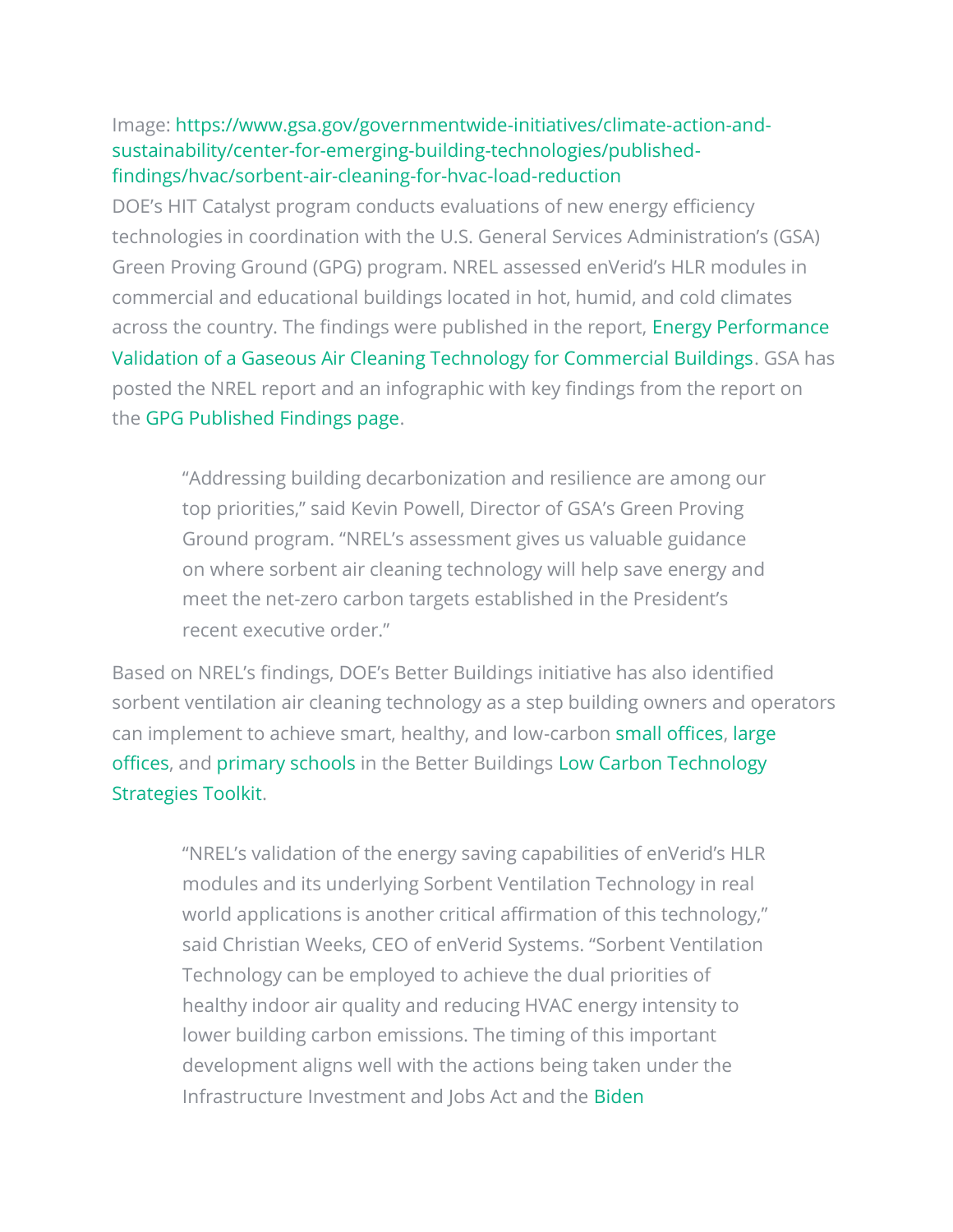[Administration's recent commitment](https://www.whitehouse.gov/briefing-room/statements-releases/2021/12/08/fact-sheet-president-biden-signs-executive-order-catalyzing-americas-clean-energy-economy-through-federal-sustainability/) to prioritize decarbonization across the 370 million square feet of space in 9,600 buildings GSA oversees, addressing IAQ, carbon emissions, and building resilience."

## **SVT and IAQP – A Compelling Combination**

enVerid's SVT, the core technology in HLR modules and other SVT-enabled HVAC systems, when applied in combination with the ASHRAE 62.1 Indoor Air Quality Procedure (IAQP), enables cleaned indoor air to replace a portion of the outside air required to maintain acceptable indoor air quality in a way that is fully compliant with existing building codes. This is an important consideration as large volumes of outside air are very energy intensive to condition and outside air is increasingly compromised by pollution and wildfire smoke. Using SVT in combination with the IAQP, annual HVAC energy use can be reduced by up to 40%, substantially lowering a building's energy intensity and carbon emissions without comprising indoor air quality.

## **About enVerid Systems, Inc.**

enVerid Systems, the leading provider of sustainable indoor air quality (IAQ) solutions, helps buildings achieve air quality goals, save money and reduce energy consumption and carbon emissions. Its flagship HVAC Load Reduction®(HLR®) modules are award-winning air cleaners that deliver up to 40% HVAC energy savings and superior indoor air quality in new and existing buildings. For new HVAC systems, HLR modules also enable immediate capital cost savings. At the core of all HLR modules is enVerid Sorbent Ventilation Technology™ (SVT™ ), uniquely designed to capture gaseous contaminants that degrade indoor environmental quality. enVerid's HEPA air filtration products remove particulate and microorganism